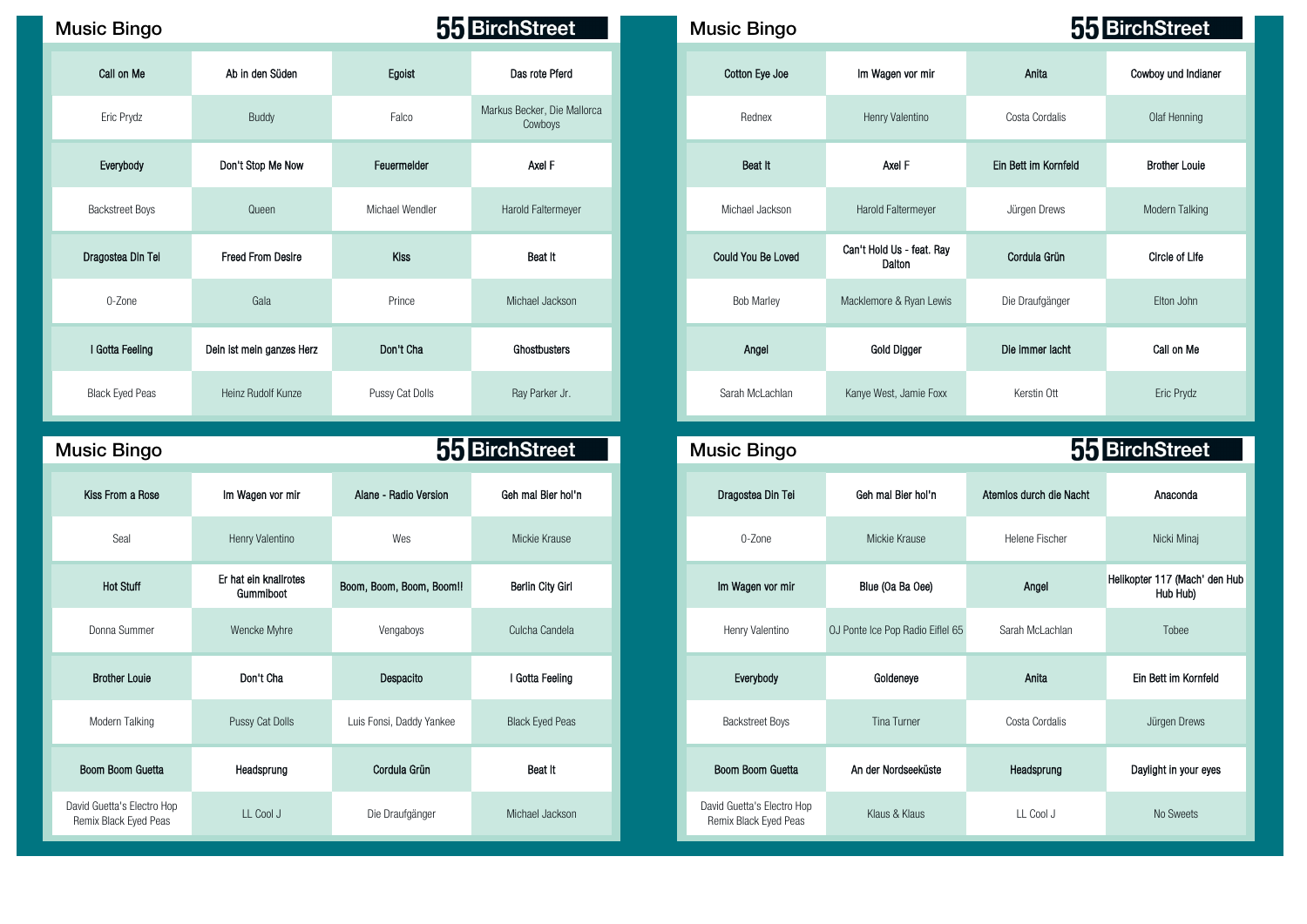## Music Bingo **Music Bingo Music Bingo Music Bingo**

| Die da!?!              | I Want You Back       | Cotton Eye Joe          | <b>Country Roads</b>                 |
|------------------------|-----------------------|-------------------------|--------------------------------------|
| Die Fantastischen Vier | The Jackson 5         | Rednex                  | Hermes House Band                    |
| Ice Ice Baby           | <b>Hey Baby</b>       | Atemios durch die Nacht | Headsprung                           |
| Vanilla Ice            | DJ Ötzi               | Helene Fischer          | LL Cool J                            |
| <b>Hot N Cold</b>      | Axel F                | Im Wagen vor mir        | <b>Hot Stuff</b>                     |
| Katy Perry             | Harold Faltermeyer    | Henry Valentino         | Donna Summer                         |
| Call Me Maybe          | Herzbeben             | <b>Blurred Lines</b>    | Hey, wir wollen die Eisbärn<br>seh'n |
| Carly Rae Jepsen       | <b>Helene Fischer</b> | Robin Thicke            | XXL Apres-Ski                        |

| <b>Music Bingo</b> |                         | 55 BirchStreet       |                          |  | <b>Music Bingo</b>      |                           |                     | 55 BirchStreet                                            |
|--------------------|-------------------------|----------------------|--------------------------|--|-------------------------|---------------------------|---------------------|-----------------------------------------------------------|
| Geh mal Bier hol'n | In My Mind              | <b>Hot N Cold</b>    | I Want You Back          |  | <b>Circle of Life</b>   | Im Wagen vor mir          | An der Nordseeküste | Dragostea Din Tei                                         |
| Mickie Krause      | Oynoro, Gigl O'Agostino | Katy Perry           | The Jackson 5            |  | Elton John              | Henry Valentino           | Klaus & Klaus       | 0-Zone                                                    |
| Ghostbusters       | Egal                    | Im Wagen vor mir     | <b>Freed From Desire</b> |  | In My Mind              | Kernkraft 400             | Call on Me          | (I've Had) The Time of N                                  |
| Ray Parker Jr.     | Michael Wendler         | Henry Valentino      | Gala                     |  | Oynoro, Gigl O'Agostlno | Zombie Nation             | Eric Prydz          | From "Dirty Dancing<br>Soundtrack Bill Medley, J<br>Wames |
| Call on Me         | Dragostea Din Tei       | <b>Blurred Lines</b> | Ich bin wie du           |  | Anita                   | Dein ist mein ganzes Herz | Don't Cha           | Die Biene Maja                                            |
| Eric Prydz         | 0-Zone                  | Robin Thicke         | Marianne Rosenberg       |  | Costa Cordalis          | Heinz Rudolf Kunze        | Pussy Cat Dolls     | Karel Gott                                                |
| Danza Kuduro       | I Gotta Feeling         | Die immer lacht      | Firework                 |  | <b>Baby Got Back</b>    | Con Calma                 | <b>Hot Stuff</b>    | Ein Jahr (Es geht vor                                     |
| Don Omar, Lucenzo  | <b>Black Eyed Peas</b>  | Kerstin Ott          | Katy Perry               |  | Sir Mix-A-Lot           | Daddy Yankee, Snow        | Donna Summer        | Fehlfarben                                                |

| c Bingo           |                    |                         | 55 BirchStreet                       | <b>Music Bingo</b> |                                                    |                                        | 55 BirchStreet         |                       |  |
|-------------------|--------------------|-------------------------|--------------------------------------|--------------------|----------------------------------------------------|----------------------------------------|------------------------|-----------------------|--|
| Die dal?!         | I Want You Back    | Cotton Eye Joe          | <b>Country Roads</b>                 |                    | Insomnia                                           | <b>Freed From Desire</b>               | Gangnam Style          | Daylight in your eyes |  |
| antastischen Vier | The Jackson 5      | Rednex                  | Hermes House Band                    |                    | Faithless, Rollo Armstrong,<br><b>Sister Bliss</b> | Gala                                   | PSY                    | No Sweets             |  |
| ce Ice Baby       | <b>Hey Baby</b>    | Atemios durch die Nacht | Headsprung                           |                    | I'm Kissing You                                    | Er hat ein knallrotes<br>Gummiboot     | Highway to Hell        | Firework              |  |
| Vanilla Ice       | DJ Ötzi            | Helene Fischer          | LL Cool J                            |                    | Des'ree                                            | Wencke Myhre                           | AC/DC                  | Katy Perry            |  |
| Hot N Cold        | Axel F             | Im Wagen vor mir        | <b>Hot Stuff</b>                     |                    | I Have Nothing                                     | Die immer lacht                        | Born To Be Wild        | Just Can't Get Enough |  |
| Katy Perry        | Harold Faltermeyer | Henry Valentino         | Donna Summer                         |                    | Whitney Houston                                    | Kerstin Ott                            | Steppenwolf            | Depeche Mode          |  |
| ull Me Maybe      | Herzbeben          | <b>Blurred Lines</b>    | Hey, wir wollen die Eisbärn<br>seh'n |                    | Geh mal Bier hol'n                                 | Das rote Pferd                         | I Gotta Feeling        | Eye Of The Tiger      |  |
| ly Rae Jepsen     | Helene Fischer     | Robin Thicke            | XXL Apres-Ski                        |                    | Mickie Krause                                      | Markus Becker, Die Mallorca<br>Cowboys | <b>Black Eyed Peas</b> | Survivor              |  |

| ic Bingo         |                         |                      | 55 BirchStreet           | <b>Music Bingo</b>      |                           | 55 BirchStreet      |                                                                   |  |
|------------------|-------------------------|----------------------|--------------------------|-------------------------|---------------------------|---------------------|-------------------------------------------------------------------|--|
| h mal Bier hol'n | In My Mind              | <b>Hot N Cold</b>    | I Want You Back          | <b>Circle of Life</b>   | Im Wagen vor mir          | An der Nordseeküste | Dragostea Din Tei                                                 |  |
| Mickie Krause    | Oynoro, Gigl O'Agostino | Katy Perry           | The Jackson 5            | Elton John              | Henry Valentino           | Klaus & Klaus       | 0-Zone                                                            |  |
| Ghostbusters     | Egal                    | Im Wagen vor mir     | <b>Freed From Desire</b> | In My Mind              | Kernkraft 400             | Call on Me          | (I've Had) The Time of My Life                                    |  |
| Ray Parker Jr.   | Michael Wendler         | Henry Valentino      | Gala                     | Oynoro, Gigl O'Agostlno | <b>Zombie Nation</b>      | Eric Prydz          | From "Dirty Dancing"<br>Soundtrack Bill Medley, Jenniler<br>Wames |  |
| Call on Me       | Dragostea Din Tei       | <b>Blurred Lines</b> | Ich bin wie du           | Anita                   | Dein ist mein ganzes Herz | Don't Cha           | Die Biene Maja                                                    |  |
| Eric Prydz       | 0-Zone                  | Robin Thicke         | Marianne Rosenberg       | Costa Cordalis          | Heinz Rudolf Kunze        | Pussy Cat Dolls     | Karel Gott                                                        |  |
| Danza Kuduro     | I Gotta Feeling         | Die immer lacht      | Firework                 | <b>Baby Got Back</b>    | Con Calma                 | <b>Hot Stuff</b>    | Ein Jahr (Es geht voran)                                          |  |
| n Omar. Lucenzo  | <b>Black Eyed Peas</b>  | Kerstin Ott          | Katy Perry               | Sir Mix-A-Lot           | Daddy Yankee, Snow        | Donna Summer        | Fehlfarben                                                        |  |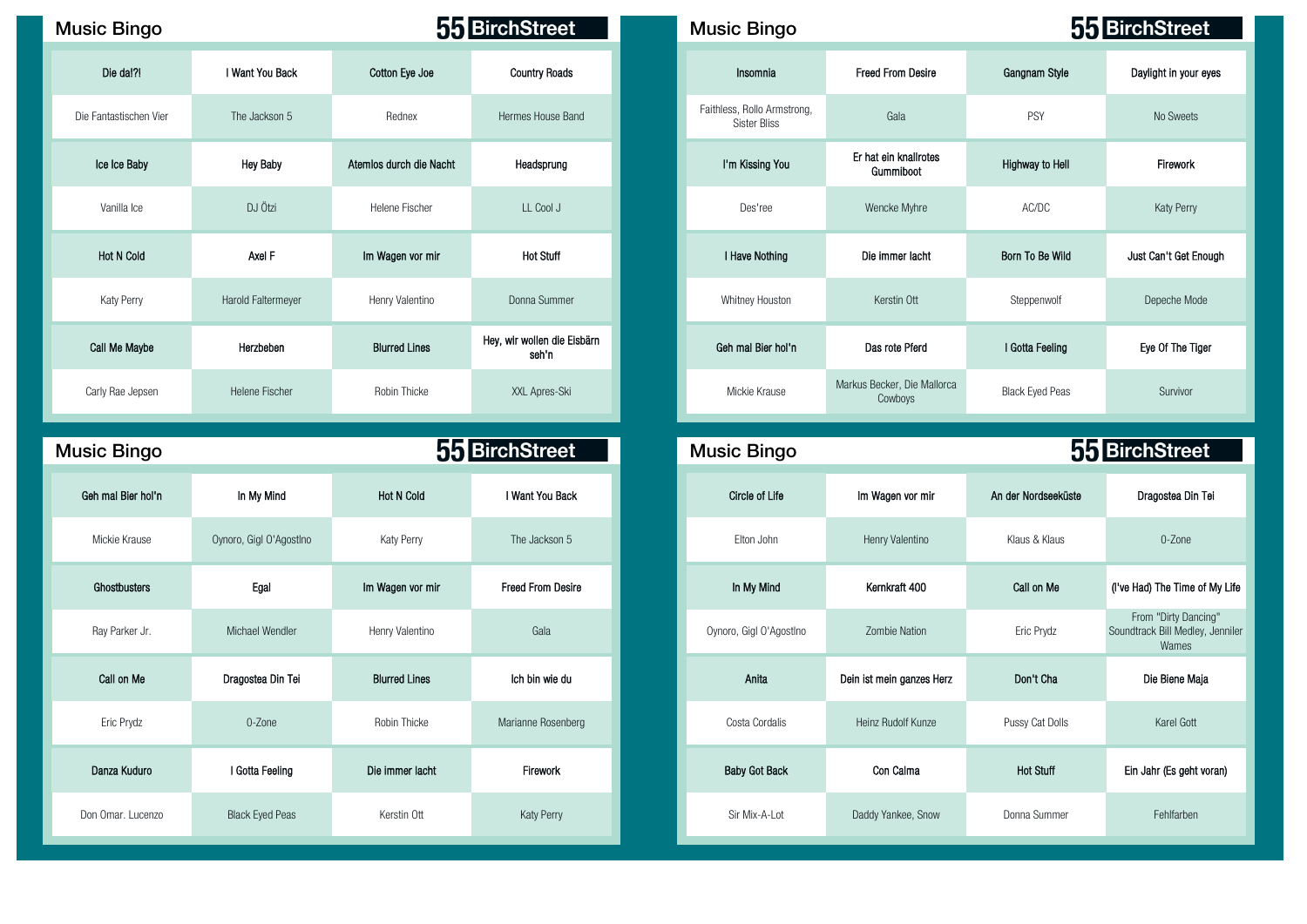| <b>Music Bingo</b>        |                                       |                         | 55 BirchStreet          | <b>Music Bingo</b>   |                                                    |                                     | 55 BirchStreet          |
|---------------------------|---------------------------------------|-------------------------|-------------------------|----------------------|----------------------------------------------------|-------------------------------------|-------------------------|
| Alane - Radio Version     | Feuermelder                           | Firework                | I'm Kissing You         | I Have Nothing       | Beat It                                            | Atemios durch die Nacht             | Gangnam Style           |
| Wes                       | Michael Wendler                       | Katy Perry              | Des'ree                 | Whitney Houston      | Michael Jackson                                    | Helene Fischer                      | <b>PSY</b>              |
| Born To Be Wild           | Alles wird aus Hack gemacht           | <b>Berlin City Girl</b> | Call Me Maybe           | Danza Kuduro         | Insomnia                                           | I'd Do Anything For Love            | Axel F                  |
| Steppenwolf               | Ralf "Ralle" Petersen, Hack<br>Norris | Culcha Candela          | Carly Rae Jepsen        | Don Omar, Lucenzo    | Faithless, Rollo Armstrong,<br><b>Sister Bliss</b> | Meat Loaf                           | <b>Harold Faltermey</b> |
| Ab in den Süden           | Die Biene Maja                        | <b>Black or White</b>   | Herzbeben               | Geh mal Bier hol'n   | <b>Barbra Streisand</b>                            | Con Calma                           | Feuermelder             |
| Buddy                     | Karel Gott                            | Michael Jackson         | <b>Helene Fischer</b>   | Mickie Krause        | Duck Sauce                                         | Daddy Yankee, Snow                  | Michael Wendle          |
| Dein ist mein ganzes Herz | Danza Kuduro                          | 1000 und 1 Nacht        | In My Mind              | <b>Brother Louie</b> | I'm Kissing You                                    | Can't Hold Us - feat. Ray<br>Dalton | <b>Hot N Cold</b>       |
| Heinz Rudolf Kunze        | Don Omar, Lucenzo                     | Klaus Lage              | Oynoro, Gigl O'AgostIno | Modern Talking       | Des'ree                                            | Macklemore & Ryan Lewis             | Katy Perry              |

| <b>Music Bingo</b>      |                                       | 55 BirchStreet            |                        | <b>Music Bingo</b>   |                                                    | <b>55 BirchStreet</b>                     |                          |  |
|-------------------------|---------------------------------------|---------------------------|------------------------|----------------------|----------------------------------------------------|-------------------------------------------|--------------------------|--|
| Axel F                  | Ghostbusters                          | Firework                  | I Gotta Feeling        | <b>Baby Got Back</b> | Dragostea Din Tei                                  | Beat It                                   | Happy                    |  |
| Harold Faltermeyer      | Ray Parker Jr.                        | Katy Perry                | <b>Black Eyed Peas</b> | Sir Mix-A-Lot        | 0-Zone                                             | Michael Jackson                           | <b>Pharrell Williams</b> |  |
| <b>Berlin City Girl</b> | Egal                                  | Die immer lacht           | Beat It                | Axel F               | Insomnia                                           | Helikopter 117 (Mach' den Hub<br>Hub Hub) | <b>Circle of Life</b>    |  |
| Culcha Candela          | Michael Wendler                       | Kerstin Ott               | Michael Jackson        | Harold Faltermeyer   | Faithless, Rollo Armstrong,<br><b>Sister Bliss</b> | Tobee                                     | Elton John               |  |
| Footloose               | Alles wird aus Hack gemacht           | <b>Could You Be Loved</b> | I Will Always Love You | Highway to Hell      | Ab in den Süden                                    | Geh mal Bier hol'n                        | Con Calma                |  |
| Kenny Loggins           | Ralf "Ralle" Petersen, Hack<br>Norris | <b>Bob Marley</b>         | Whitney Houston        | AC/DC                | Buddy                                              | Mickie Krause                             | Daddy Yankee, Snov       |  |
| Geh mal Bier hol'n      | Hot In Herre                          | Griechischer Wein         | Cordula Grün           | Firework             | Cordula Grün                                       | I'm Kissing You                           | Don't Stop Me Now        |  |
| Mickie Krause           | Nelly                                 | Udo Jürgens               | Die Draufgänger        | Katy Perry           | Die Draufgänger                                    | Des'ree                                   | Queen                    |  |

| <b>Bingo</b>    |                                       | 55 BirchStreet        |                         | <b>Music Bingo</b>   |                                                    |                                     | 55 BirchStreet     |
|-----------------|---------------------------------------|-----------------------|-------------------------|----------------------|----------------------------------------------------|-------------------------------------|--------------------|
| Radio Version   | Feuermelder                           | Firework              | I'm Kissing You         | I Have Nothing       | Beat It                                            | Atemios durch die Nacht             | Gangnam Style      |
| Wes             | Michael Wendler                       | Katy Perry            | Des'ree                 | Whitney Houston      | Michael Jackson                                    | <b>Helene Fischer</b>               | PSY                |
| To Be Wild      | Alles wird aus Hack gemacht           | Berlin City Girl      | Call Me Maybe           | Danza Kuduro         | Insomnia                                           | I'd Do Anything For Love            | Axel F             |
| ppenwolf        | Ralf "Ralle" Petersen, Hack<br>Norris | Culcha Candela        | Carly Rae Jepsen        | Don Omar, Lucenzo    | Faithless, Rollo Armstrong,<br><b>Sister Bliss</b> | Meat Loaf                           | Harold Faltermeyer |
| den Süden       | Die Biene Maja                        | <b>Black or White</b> | Herzbeben               | Geh mal Bier hol'n   | <b>Barbra Streisand</b>                            | Con Calma                           | Feuermelder        |
| Buddy           | Karel Gott                            | Michael Jackson       | <b>Helene Fischer</b>   | Mickie Krause        | Duck Sauce                                         | Daddy Yankee, Snow                  | Michael Wendler    |
| ein ganzes Herz | Danza Kuduro                          | 1000 und 1 Nacht      | In My Mind              | <b>Brother Louie</b> | I'm Kissing You                                    | Can't Hold Us - feat. Ray<br>Dalton | <b>Hot N Cold</b>  |
| Rudolf Kunze    | Don Omar, Lucenzo                     | Klaus Lage            | Oynoro, Gigl O'AgostIno | Modern Talking       | Des'ree                                            | Macklemore & Ryan Lewis             | Katy Perry         |

|                            |                    | <b>55 BirchStreet</b>  | <b>Music Bingo</b>     |                                                    |                                           | <b>55 BirchStreet</b>    |
|----------------------------|--------------------|------------------------|------------------------|----------------------------------------------------|-------------------------------------------|--------------------------|
| stbusters                  | Firework           | I Gotta Feeling        | <b>Baby Got Back</b>   | Dragostea Din Tei                                  | Beat It                                   | Happy                    |
| Parker Jr.                 | Katy Perry         | <b>Black Eyed Peas</b> | Sir Mix-A-Lot          | 0-Zone                                             | Michael Jackson                           | <b>Pharrell Williams</b> |
| Egal                       | Die immer lacht    | Beat It                | Axel F                 | Insomnia                                           | Helikopter 117 (Mach' den Hub<br>Hub Hub) | Circle of Life           |
| ael Wendler                | Kerstin Ott        | Michael Jackson        | Harold Faltermeyer     | Faithless, Rollo Armstrong,<br><b>Sister Bliss</b> | Tobee                                     | Elton John               |
| us Hack gemacht            | Could You Be Loved | I Will Always Love You | <b>Highway to Hell</b> | Ab in den Süden                                    | Geh mal Bier hol'n                        | Con Calma                |
| " Petersen, Hack<br>Norris | <b>Bob Marley</b>  | Whitney Houston        | AC/DC                  | <b>Buddy</b>                                       | Mickie Krause                             | Daddy Yankee, Snow       |
| : In Herre                 | Griechischer Wein  | Cordula Grün           | Firework               | Cordula Grün                                       | I'm Kissing You                           | Don't Stop Me Now        |
| <b>Nelly</b>               | Udo Jürgens        | Die Draufgänger        | Katy Perry             | Die Draufgänger                                    | Des'ree                                   | Queen                    |

———